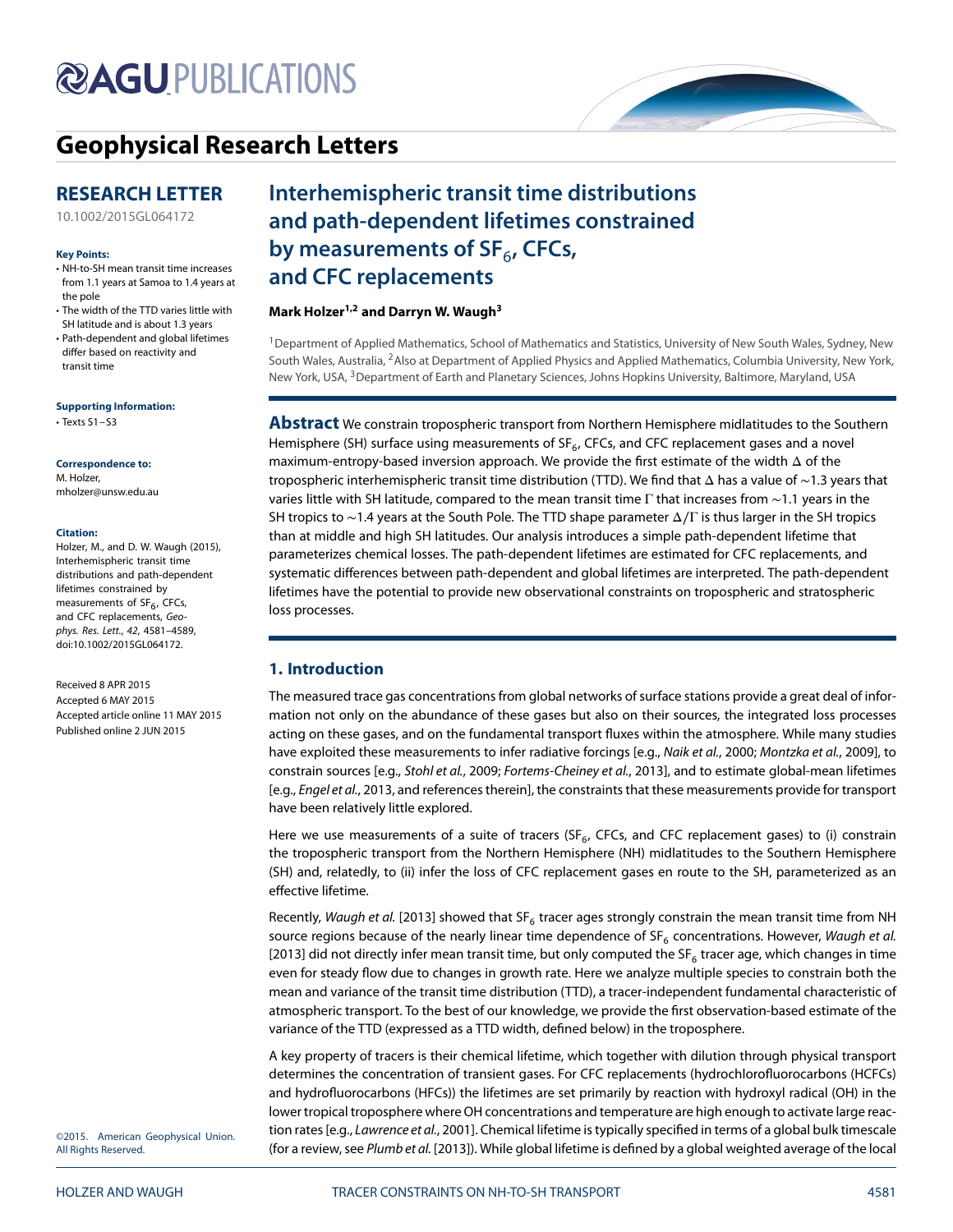loss frequencies, the integrated loss that a tracer experiences during its transit through the troposphere to the point of measurement ("field point") depends on the transport paths through the poorly known loss field. Here we parameterize this path-dependent integrated loss by a timescale that depends on source and field point and use measurements from the "Halocarbons and other Atmospheric Trace Species Group" (HATS) station network to estimate this path-dependent lifetime for HCFCs and HFCs for transport from the NH midlatitudes to the SH surface.

We find that the TTD is broader at Samoa than at either Tasmania or the South Pole, which have similar TTD shape parameters. This unexpected result highlights the subtle interplay between fast transport pathways and slow eddy-diffusive recirculations controlling the mode and tails of the TTD, respectively. Our results suggest that for gases with lifetimes of order 10 years, the path-dependent lifetimes in the SH can be up to 30% longer than the global lifetimes, with longer path-dependent lifetimes corresponding to longer mean transit times, while for HFC152a with a lifetime of order 1 year, the path-dependent lifetime is ∼40% shorter.

#### **2. Method and Data**

We consider multiple trace gases with concentrations  $\chi_{j}$ , where  $j$  = 1  $\dots$  J identifies the species. Given the surface concentrations  $\chi^S_j({\bf r}_s,t_s)$  over the source region as a function of surface location  ${\bf r}_s$  and source time  $t_s$  and parameterizing the path-dependent loss with timescale  $\tau_j^c$ , the concentrations outside the source region at field points **r** can be obtained by convolving  $\chi^\mathsf{S}_j$  with the boundary propagator  $\mathcal{G}$  [e.g., *Holzer and Hall*, [2000\]](#page-7-5):

<span id="page-1-0"></span>
$$
\chi(\mathbf{r},t) = \int_0^\infty d\xi \int d^2r_s \mathcal{G}(\mathbf{r},t|\mathbf{r}_s,t-\xi) \chi_j^S(\mathbf{r}_s,t-\xi) e^{-\xi/\tau_j^c(\mathbf{r},t)} \quad , \tag{1}
$$

where  $\tau^\epsilon_j$  varies with field point and time (**r**, *t*) but is defined to be independent of transit time,  $\xi$ .

With only a few NH stations, the spatial dependence of  $\chi^\mathcal{S}_j$  is poorly observed. We assume that in the SH the  $\bm{r}_s$  dependence of  $\chi_j^S$  within the NH midlatitudes can be neglected and simply replace  $\chi_j^S$  with an average NH midlatitude concentration  $\chi_j^\mathsf{NH}$ . Equation [\(1\)](#page-1-0) then reduces to a convolution in time only:

<span id="page-1-1"></span>
$$
\chi_j(\mathbf{r},t;G) = \int_0^\infty d\xi G(\mathbf{r},t|t-\xi)\chi_j^{\text{NH}}(t-\xi)e^{-\xi/\tau_j^c(\mathbf{r},t)} \quad , \tag{2}
$$

where  $G = \int d^2r_s G$  is the transit time distribution (TTD) with normalization  $\int_0^\infty G d\xi = 1$ . We do not assume stationary flow and hence retain explicit dependence of G on both  $t$  and  $\xi$ . The loss frequency experienced by a tracer molecule varies along its path from the source to  $(r, t)$ . We regard the lifetime  $\tau_j^c(r, t)$  in [\(2\)](#page-1-1) as an effective inverse loss frequency that parameterizes the integrated loss over all possible paths to (**r***,* t). Because the transport paths depend on field point  $(r, t)$  for a given source distribution,  $\tau_j^c$  will generally depend on (**r***,* t).

We now consider two types of inverse problems that we apply alternately to different sets of gases as detailed in section 3. (i) Given the NH time series  $\chi_j^\mathsf{NH}(t-\xi)$  and field point measurements  $\chi_j^\mathsf{obs}(\mathbf{r},t)$  at a given point **r** (i.e., surface station in the SH) for J species with known lifetimes  $\tau^c_j$ , we estimate the TTD by deconvolving the constraints that the G-propagated concentrations [\(2\)](#page-1-1) must match the observations:

<span id="page-1-2"></span>
$$
\chi_j^{\text{obs}}(\mathbf{r},t) = \chi_j(\mathbf{r},t;G) \quad . \tag{3}
$$

(ii) Given an estimate of G from a subset of the species considered, we solve the constraints [\(3\)](#page-1-2) for the remaining tracers for their path-dependent lifetimes  $\tau_j^c$ . Inverse problem (ii) requires solving for each species one equation [\(3\)](#page-1-2) for the single unknown  $\tau^\mathsf{c}_j$ , which is straightforward using standard numerical algorithms.

Inverse problem (i) is more involved because the functional form of G must be estimated from only a finite number of constraints. This classic underdetermined deconvolution problem can be regularized by assuming that G can be parameterized with a number of parameters less than or equal to the number of tracer constraints, J. One could assume that G is an inverse Gaussian (IG) and hence a function of only two parameters (mean and variance). However, using an IG, it is in practice difficult to find solutions that are physical and consistent across the available field times t.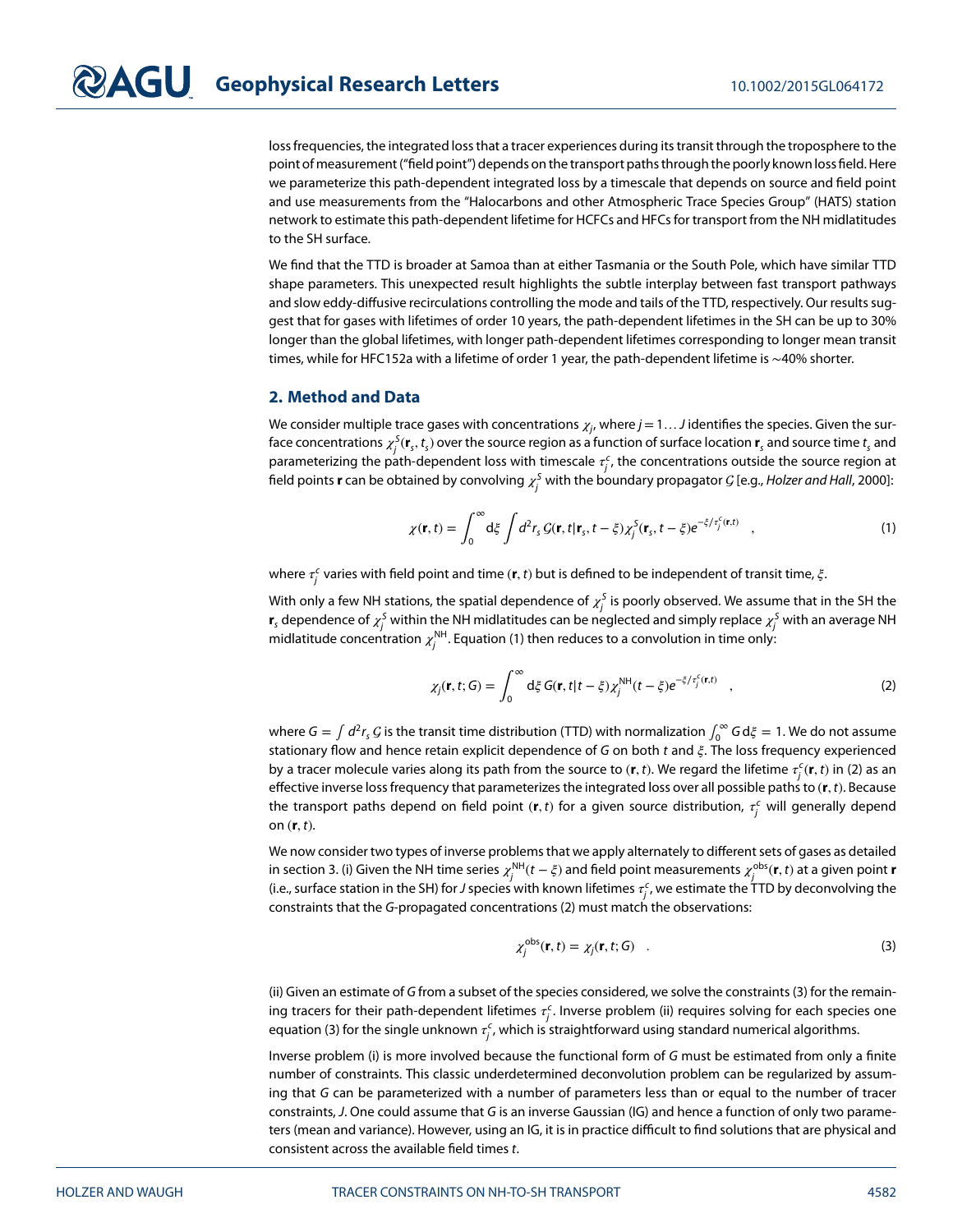Here we adopt a functional form for G that results from maximizing the information entropy of G subject to error-free tracer constraints [e.g., Holzer et al., [2010\]](#page-7-6):

$$
G(t, t - \xi; \mu, \{\lambda_j\}) = \frac{\mu(\xi)}{Z} \exp\left(-\sum_j \lambda_j(t)\chi_j^{\text{NH}}(t - \xi) e^{-\xi/\tau_j^c}\right) , \qquad (4)
$$

where the  $\lambda_i$  are J parameters to be determined from the J constraints [\(3\)](#page-1-2),  $\mu$  is a prior guess at G (prior, for short) to which G reduces in the absence of data constraints ( $\lambda_i = 0$ ), and Z is a normalization constant. To account for the uncertainty in the trace gas measurements, we generate several randomly perturbed synthetic copies of the measurements and solve the tracer constraints for the  $\lambda_i$  in a least squares sense (see supporting information (SI) for details). We also add random Gaussian error of 10% amplitude to the lifetimes. To estimate the uncertainty due to the inherently underdetermined nature of the deconvolution [e.g., Holzer et al., [2010\]](#page-7-6), we perform the inversion for an ensemble of randomly chosen priors; see the SI for details.

#### **2.1. Data**

We use monthly averages for SF $_6$ , CFC-11, CFC-12, CFC-113, HCFC-22, HCFC-141b, HCFC-142b, HFC-134a, and HFC-152a obtained from the HATS station network. The time series  $\chi_j^{\text{NH}}(t)$  for the NH *midlatitudes* are estimated as three-station (Trinidad Head, CA; Niwot Ridge, CO; and Mace Head, Ireland) averages. We perform inversions for stations SPO (South Pole), CGO (Tasmania, 40∘S, 145∘E ), and SMO (Samoa, 14∘S, 171∘W). We focus on 2006–2011 to infer the path-dependent lifetimes and on 2000–2005 to constrain the TTD (see SI for details).

#### **3. Strategy and Illustration for Synthetic Tracers**

To test our method, we apply it to synthetic data obtained by propagating  $\chi_j^{\sf NH}$  with a known IG TTD that is completely determined by its mean,  $\Gamma$ , and width,  $\Delta$ , defined for any TTD G through  $\Gamma\equiv\int_0^\infty\,d\xi\,\xi\,G(\xi)$  and  $\Delta^2 \equiv \frac{1}{2} \int_0^\infty d\xi (\xi - \Gamma)^2 G(\xi)$ . Without noise and assuming zero error in the lifetimes, the inversion recovers  $\Gamma$ and  $\Delta$  to within a few percent given two or more tracer constraints.

The synthetic case is less straightforward when we add noise to the concentrations and lifetimes to account for their uncertainties. Because there is little variation in the growth rates of SF<sub>6</sub> and CFCs since 2000, the transport information contained in these tracers is strongly degraded by the uncertainty in their concentrations, accounted for here by the noise. While SF<sub>6</sub> strongly constrains Γ, we find that the addition of CFCs does not allow for an unbiased estimate of Δ. It is therefore necessary to use one or more of the CFC replacement gases to constrain transport accurately. Before this can be done, we need to know the lifetimes  $\tau^\epsilon_j$  in the convolution integral [\(2\)](#page-1-1), which are generally not equal to the global lifetimes. Fortunately, as demonstrated below, the inversion for the lifetimes is insensitive to knowing the precise TTD. Therefore, our strategy is as follows:

- 1. We use  $SF_6$  and the three CFCs for a first estimate of the TTD (inversion type (i)). For this step we use the known global lifetimes [*Ko et al.*, [2013\]](#page-7-7) for the  $\tau^\epsilon_j$  of the CFCs and SF<sub>6</sub> because these are very long (several decades to millennia) on the scale of tropospheric transport.
- 2. We use this first estimate of the TTD to determine the  $\tau^\epsilon_j$  of the CFC replacements (inversion type (ii)).
- 3. We use the CFC replacements, now that we know their  $\tau_j^c$ , together with SF<sub>6</sub> for a refined estimate of the TTD (inversion type (i)). While we estimate  $\tau_j^c$  at every field time  $t$ , the ensemble spread is typically larger than seasonal and interannual variations. We therefore time average  $\tau_j^c$  for step (c) and drop its  $t$ dependence below.

Figure [1a](#page-3-0) demonstrates to what degree the lifetimes of the HCFC and HFC gases can be recovered for synthetic tracers using  $SF_6$  and the three CFCs to constrain the transport. We consider three synthetic TTDs: IGs with Γ = 1*.*3 years, and Δ∕Γ = 3/4, 1, and 4/3. For Δ∕Γ = 1, we recover the lifetimes of the CFC replacements to within 1%, except for HFC-152a for which the error is 5%. For  $\Delta/\Gamma = 3/4$ , the lifetimes are underestimated by 5 to 15%, and for  $\Delta/\Gamma = 4/3$ , they are overestimated by 7 to 37%, with the largest errors for HFC-152a. However, in all cases our error bars overlap the correct value. The error magnitude is not simply a function of lifetime but also depends on the shape of the  $\chi^{\mathsf{NH}}_j$  time series and the noise amplitude. Biases are largest for HFC152a because the short- $\xi$  dependence of G is particularly poorly constrained by SF<sub>6</sub> and the CFCs. Fortunately, the real atmosphere's TTD at SH stations is estimated below to have a Δ∕Γ in the range 0.88–1.12 so that estimated lifetimes should be accurate to within ∼10%.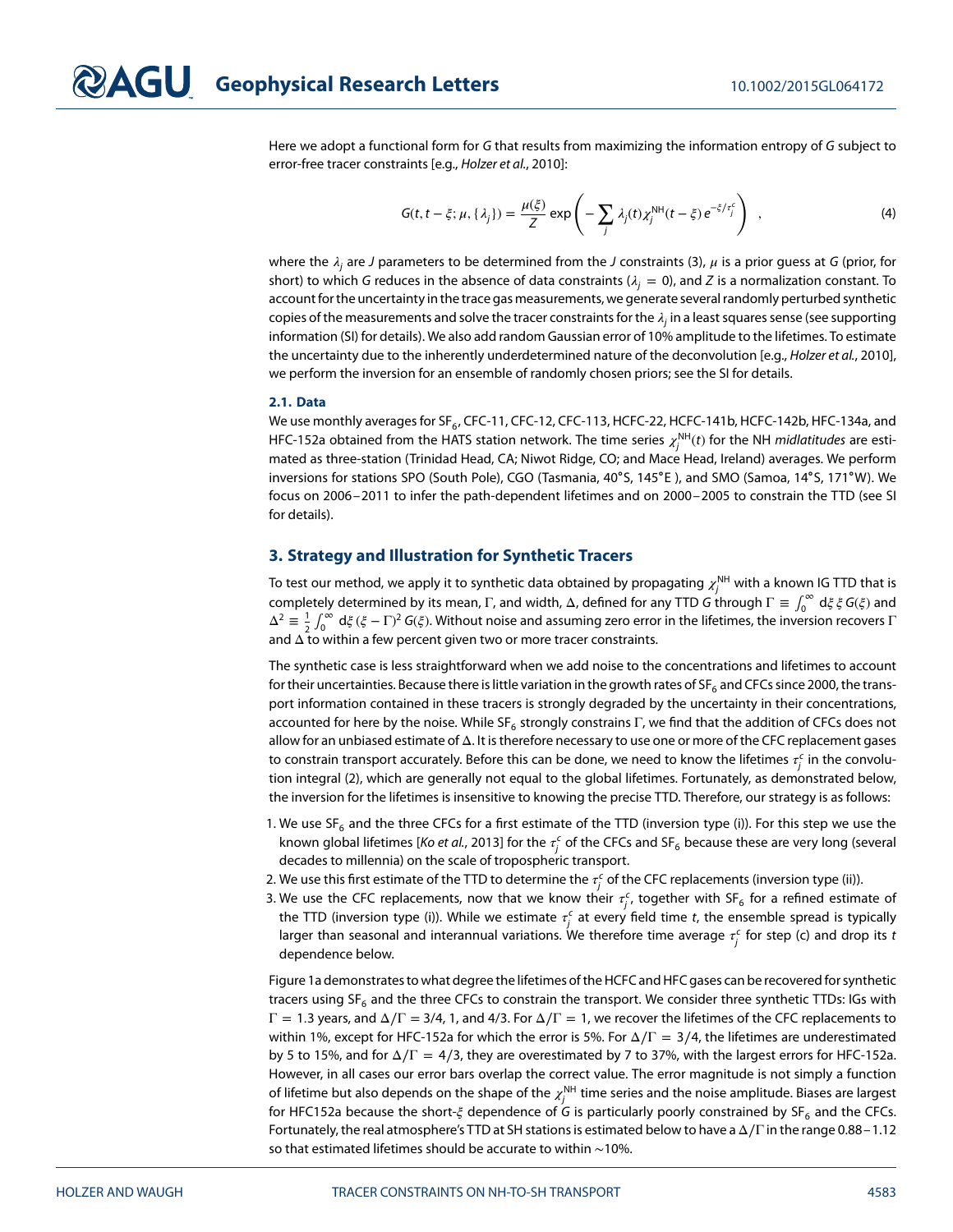## **COAGU** Geophysical Research Letters 10.1002/2015GL064172

 $(a)$ 

synthetic Gs, SF6, CFC11, CFC12, CFC113



<span id="page-3-0"></span>**Figure 1.** (a) Ratio of inferred to prescribed lifetimes for synthetic IG TTDs with Γ = 1*.*3a and Δ∕Γ = 3/4, 1, and 4/3 and corresponding synthetic SF<sub>6</sub>, CFC-11, CFC-12, and CFC-113 tracer constraints. (b) Estimates of the TTD  $G(\xi)$  (top panels), of  $f(\xi) \equiv \int_0^{\xi} G(\xi') d\xi'$  (middle panels), and of  $\Gamma$  and  $\Delta$  (bottom panels), using synthetic SF<sub>6</sub> and HFC-134a. Prescribed ("true") quantities are plotted in red; inferred quantities, in black (ensemble spread shaded grey).

To constrain the TTD width Δ, it turns out that HFC-134a has the greatest sensitivity to Δ for the field times considered. This can be seen, for example, by plotting the convolved synthetic tracer concentration as a function of Γ and  $\Delta$  of the assumed IG propagator (not shown). We therefore use SF<sub>6</sub> plus HFC-134a to constrain  $\Delta$ . Using the other tracers as additional constraints tends to bias our estimates because the uncertainties (noise in the synthetic case) tend to make a wide range of  $\Delta/\Gamma$  compatible with the tracer constraints.

Figure [1b](#page-3-0) shows the ensemble-averaged estimates of the TTD, of the cumulative TTD  $f(\xi) \equiv \int_0^\xi d\xi' G(\xi'),$  and of Γ and Δ. Physically,  $f(\xi)$  at **r** is the local fraction of fluid elements whose transit times to **r** are less than  $\xi$ . Figure [1b](#page-3-0) shows results for the same three synthetic cases considered in Figure [1a](#page-3-0). Unsurprisingly, with only two usable tracer constraints, the inferred TTD does not exactly match the true TTD in any of the cases, and the ensemble spread (grey shading) at any given  $\xi$  is large. The closest match with these particular tracer constraints happens to occur for  $\Delta/\Gamma = 1$ . The largest discrepancies occur near the mode of the TTD, with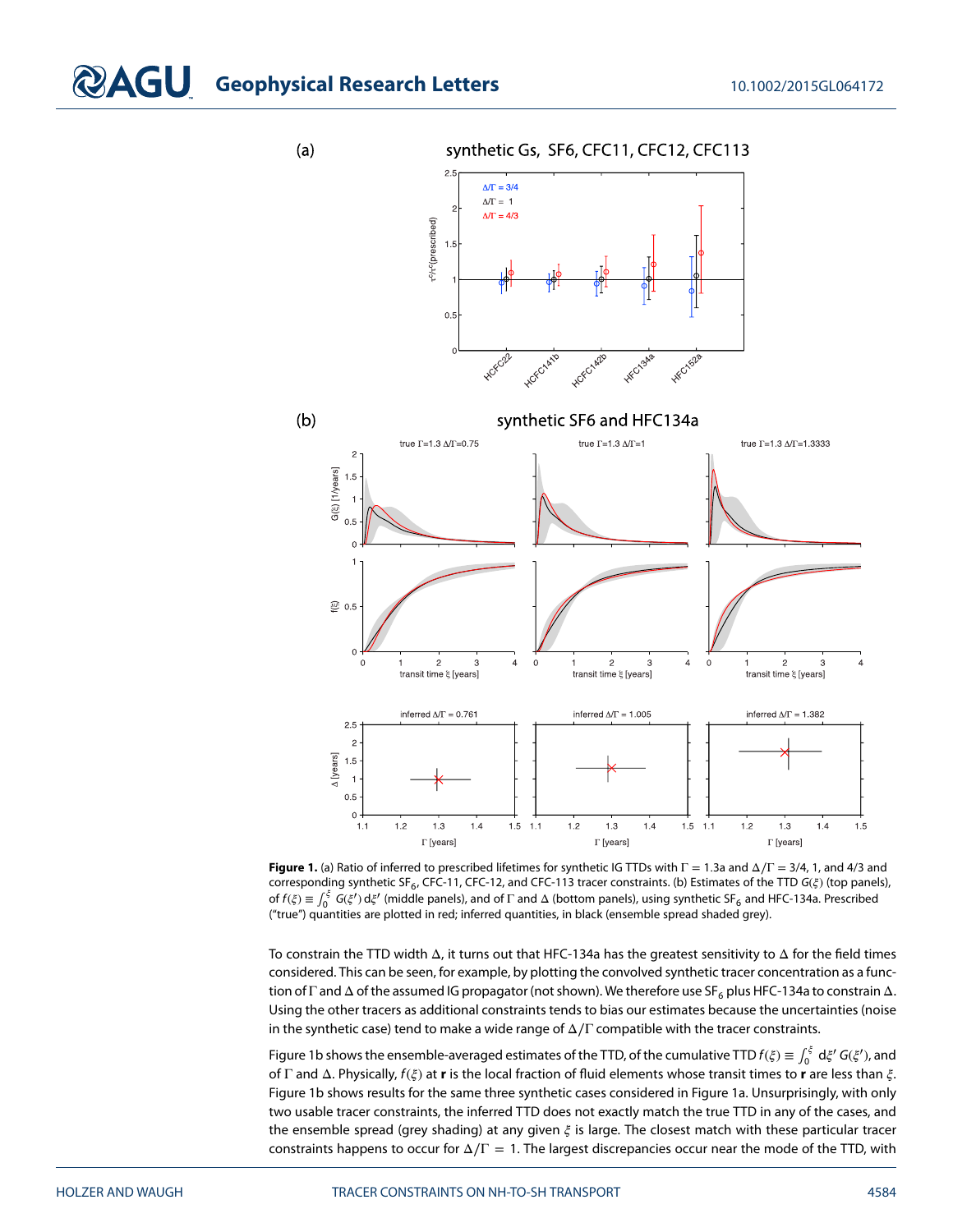

<span id="page-4-0"></span>**Figure 2.** Inferred path-dependent lifetimes  $\tau^c$  at SPO (black), CGO (blue), and SMO (green) for sets A, B, and C of tracer constraints, as described in the text. Error bars with larger end caps represents the ensemble spread; those with small end caps are the standard deviation of the monthly values from the multiyear mean. The global lifetimes  $\bar{\tau}$  relative to OH [Engel et al., [2013\]](#page-7-3) are plotted in red. The bottom row shows the percentage difference between  $\tau^c$  and  $\bar{\tau}$ .

the early-time TTD being overestimated for Δ∕Γ *<* 1 and underestimated for Δ∕Γ*>*1. However, Γ and Δ are recovered nearly perfectly in all cases. The most likely values are within 2% of the true value, and the ensemble spread (half the error bar length) is∼7% and∼30% for Γ and Δ, respectively. The synthetic tracers thus provide some confidence that we can obtain unbiased estimates of  $\Gamma$  and  $\Delta$ .

#### **4. Inversion Results for HATS Data**

#### **4.1. Path-Dependent Lifetimes**

Figure [2](#page-4-0) shows three estimates of the path-dependent lifetimes  $\tau_j^c$  of the CFC replacements, each estimate corresponding to a different set of tracer constraints. Because the  $\tau_j^c$  of CFC replacements estimated from SF $_6$ , CFC-11, CFC-12, and CFC-113 ("estimate A") are used to constrain transport using CFC replacements below, it is essential that these lifetimes are validated for consistency. We therefore also used SF<sub>6</sub> and HFC-134a ("estimate B") with its lifetime from estimate A to infer the  $\tau_j^c$  of the other CFC replacements and similarly SF $_6$ and HCFC-142b ("estimate C") with its lifetime from estimate A to validate the other lifetimes, including that of HFC-134a. We chose HCFC-142b and HFC-134a because they have the greatest sensitivity to Δ for IG synthetic transport. Figure [2](#page-4-0) shows consistency among the estimates, with differences that are an order of magnitude smaller than the ensemble spread. It is therefore legitimate to use the estimate A lifetimes for constraining the TTD and to interpret the lifetimes themselves.

Figure [2](#page-4-0) shows the systematic variations of  $\tau_j^c$  for the CFC replacements with respect to species and station and underscores the path-dependent nature of  $\tau_j^c$ . Except for HFC-152a, the  $\tau_j^c$  lie within the broad uncertainty ranges of the Stratospheric Processes and their Role in Climate global lifetimes  $\overline{t}_i$  [Engel et al., [2013\]](#page-7-3), although for all species there are systematic variations. The systematics of  $\tau_j^c<\overline{\tau_j}$  for  $\overline{\tau_j}\sim$  1 year, and of longer  $\tau^\epsilon_j$  corresponding to longer  $\Gamma$  for  $\overline{\tau_j}$  ~10 years, are set by the interplay of transport and loss timescales and are fundamental to the system.

To get insight into the systematics of Figure [2](#page-4-0) and into how the path-dependent and global lifetimes differ by virtue of their definitions, we consider key limits for a simple conceptual model. This model has steady state tracer concentrations, only NH sources that maintain a constant mixing ratio  $\chi^{\text{NH}}$  in the lower extratropical NH, a long local background lifetime  $\tau_R$  outside the low-level tropics, and a local lifetime  $\tau_T$  inside the low-level tropics. For simplicity, we further postulate rapid vertical exchange so that all paths to the SH sample the lower tropics. Suppressing species index j, the path-dependent lifetime  $\tau^c$  is defined by [\(2\)](#page-1-1), while the global lifetime is defined in terms of the global average of the local loss frequencies [(**r**)]<sup>−</sup><sup>1</sup> [Plumb et al., [2013\]](#page-8-2):

<span id="page-4-1"></span>
$$
\frac{1}{\tau} \equiv \frac{\int \left[\tau(\mathbf{r})\right]^{-1} \chi(\mathbf{r}) \rho(\mathbf{r}) d^3 r}{\int \chi(\mathbf{r}) \rho(\mathbf{r}) d^3 r} , \qquad (5)
$$

where  $\tau(\mathbf{r})$  is the local lifetime at **r** and  $\rho$  is air density.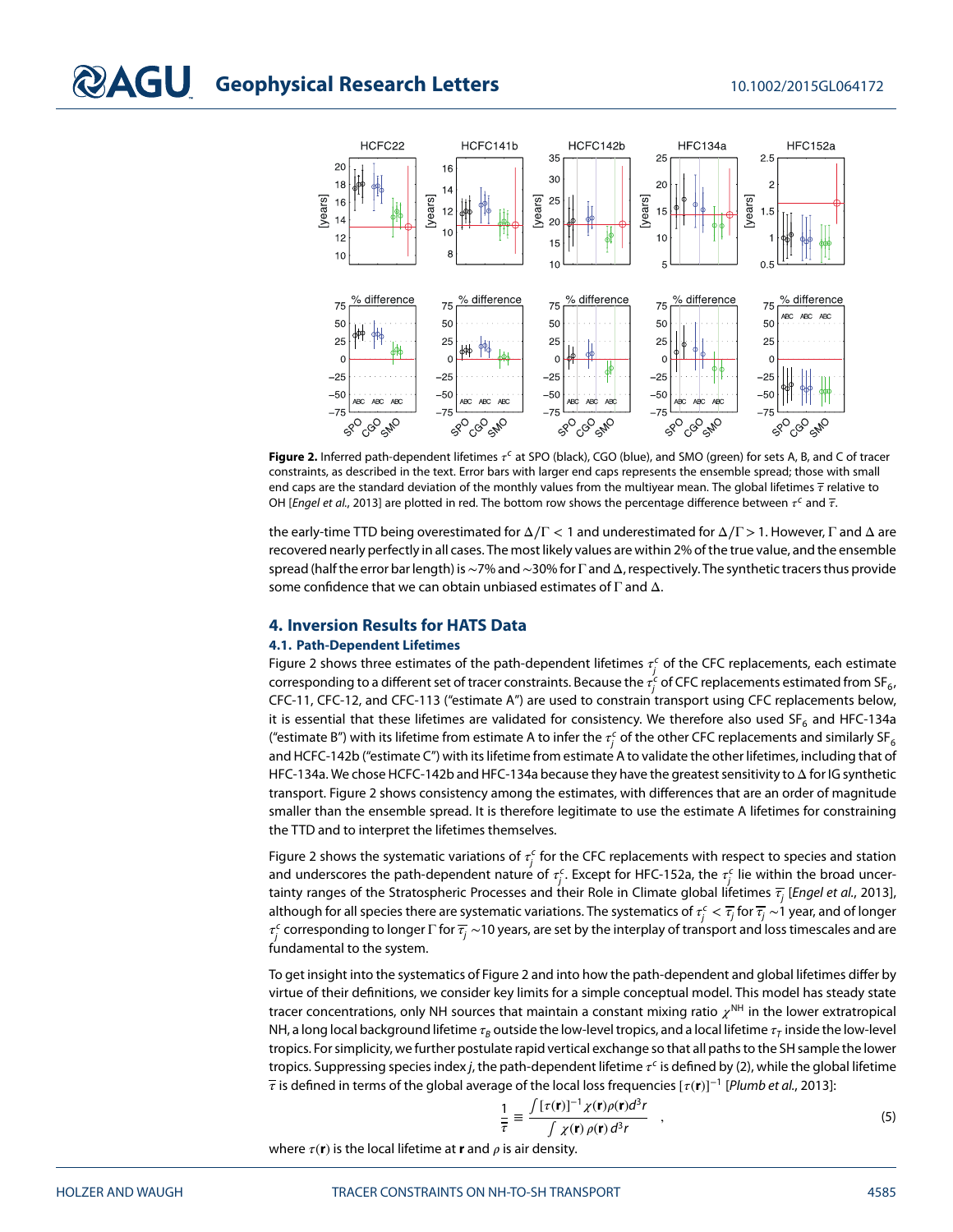First, consider the fast limit  $\tau<sub>T</sub> \to 0$ . The concentrations in the lower tropics then go to zero, and because in our conceptual model all paths to the SH must pass through the lower tropics, the SH extratropical concentrations,  $\chi^{\rm SH}$ , also go to zero. Because  $\chi^{\rm NH}$   $\int_0^\infty G(\xi) \exp(-\xi/\tau^c) d\xi$  must match  $\chi^{\rm SH}$ , the path-dependent lifetime  $\tau^c$ must go to zero in both the SH and in the tropics. However, because the tropical concentration  $\chi_T$  becomes proportional to  $\tau$ <sub>T</sub> for small  $\tau$ <sub>T</sub> while  $\chi$ <sup>NH</sup> remains fixed, it follows from [\(5\)](#page-4-1) that  $\bar{\tau}$  approaches a finite limit as  $\tau_T \to 0$ . Thus, in the limit of tropical loss that is fast compared to the meridional transport timescale,  $\tau^c < \overline{\tau}$ .

A simple conceptual limit for which  $\tau^c(\mathbf{r}) = \overline{\tau}$  is the case of spatially uniform loss  $\tau_T \to \tau_B$ . Although this does not apply to the gases considered here for which  $\tau_T/\tau_B$  is set primarily by the ratio of extratropical to tropical OH concentrations, this second limit shows that it is possible for path-dependent and global lifetimes to coincide. In general, however,  $\tau^c(\mathbf{r})$  is expected to differ from  $\overline{\tau}$ . For  $\tau_{ex} < \tau_f < \tau_B$ , where  $\tau_{ex}$  is the horizontal exchange time between the tropics and extratropics, the ratio  $\tau^c(\mathbf{r})/\tau$  can be either greater or less than unity depending on the value of  $\tau_T/\tau_B$  and the location of **r** relative to the structure of the transport and the distribution of loss frequencies.

In general, the smaller the integrated loss en route to **r**, the longer  $\tau^c(\mathbf{r})$ . Because it follows from [\(2\)](#page-1-1) that the integrated loss depends to first order on exp[-Γ(**r**)/ $\tau$ <sup>c</sup>(**r**)] for  $\tau$ <sup>c</sup> ≫ Γ, a given integrated loss must have longer τ<sup>c</sup>(**r**) for longer Γ(**r**). In other words, if concentrations were to remain intact after passing through the high-loss tropics, their preservation over increasing transit times would be reflected in correspondingly increasing path-dependent lifetimes.

The systematics of  $\tau^c < \tau$  for highly reactive species, and of longer  $\tau^c(\bf{r})$  corresponding to longer Γ(**r**) for longer-lived species, is born out in Figure [2.](#page-4-0) For HFC-152a with a global lifetime  $\bar{\tau}$  of only ∼1.6 years (and hence a much shorter local lifetime  $\tau_T$  in the lower tropics),  $\tau^c < \overline{\tau}$ , consistent with our expectations from the short- $\tau$ <sub>T</sub> limit. For the other CFC replacement gases of ~10 year lifetimes, the differences between  $\tau^c$  and  $\bar{\tau}$ are less dramatic, but for all species the values of  $\tau^c$  at SPO and CGO are longer than at SMO as expected from the longer mean transit times to SPO and CGO, given that their loss occurs predominantly in the tropics.

The details of the path-dependent lifetimes depend on loss processes throughout the atmosphere, including the stratosphere: Up to 20% of air undergoing interhemispheric surface-to-surface transport is estimated to pass through the stratosphere [Holzer, [2009\]](#page-7-8), where photolysis may be significant for some species.

#### **4.2. Mean Transit Time,**  $\Gamma$ **, and TTD Width,**  $\Delta$

Having estimated and cross validated the loss timescales  $\tau_j^c$  of CFC replacements, we now return to constraining the TTD itself. We use HFC-134a (in addition to  $SF_6$ ) because in the context of a synthetic IG TTD, it constrains Δ without bias. With only two tracers, the full TTD remains highly uncertain, with uncertainty bounds (not shown) similar to the synthetic cases of Figure [1b](#page-3-0). We therefore focus on Γ and Δ, i.e., on the first two centered moments of the TTD. With these tracers, Γ is well constrained over the full 2000–2011 period considered, while Δ is much better constrained for 2000–2005.

Figure [3a](#page-6-0) shows the estimated time series of Γ, with 12 year means of 1.44, 1.41, and 1.10 years at SPO, CGO, and SMO, respectively. As expected, Γ to SMO is shorter (by∼3–4 months) than Γ to the SPO and CGO because SMO is closer to the NH source region. Γ exhibits greater seasonality and interannual variations at SMO than at CGO and SPO, which is partly due to interhemispheric tracer gradients being sharpest across the tropics. The apparent downward trend of Γ at SMO after ∼2001 may be an artifact of trends in the distribution of the  $SF<sub>6</sub>$  sources [*Patra et al.*, [2011\]](#page-7-9).

The seasonality of Γ at SMO is consistent with the seasonality of the Hadley cell. During boreal summer, trace gases of midlatitude origin are drawn into the Intertropical Convergence Zone (ITCZ) in the NH and enter the SH aloft, while during boreal winter the zonally averaged ITCZ is in the SH and the surface inflow into this convergence provides a fast path across the equator [e.g., Prinn et al., [1992;](#page-8-3) Holzer, [1999;](#page-7-10) Bowman and Erukhimova, [2004;](#page-7-11) Holzer, [2009\]](#page-7-8). Consequently, in boreal summer the tropical SH would be expected to see longer mean transit times to allow for the mixing down and recirculation to the surface, with the most direct transport missing Samoa. By contrast, in boreal winter we would expect faster transport to the SH tropical surface with the inflow to the ITCZ. This is just the seasonality that Γ shows at SMO, with a difference of about 2–3 months between winter and summer.

At CGO and SPO, Γ shows some variability with a suggestion of a seasonal signal for 2000–2004. However, there is a lack of year-to-year coherence, and for field times later than 2004, the variations in the most probable values of  $\Gamma$  are comparable in magnitude to the size of the uncertainty bounds. This suggests that some of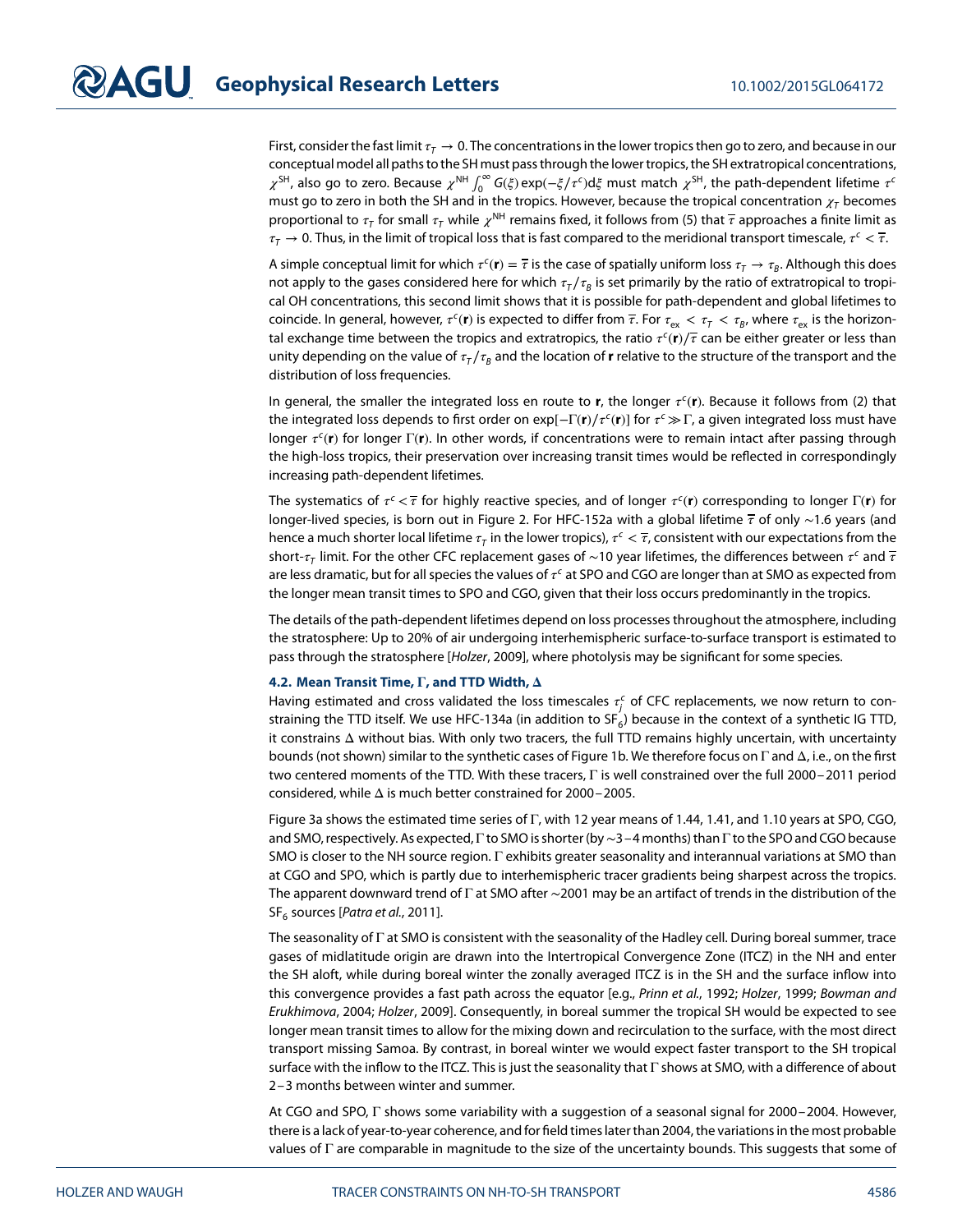

<span id="page-6-0"></span>**Figure 3.** (a) The mean transit time Γ to stations SPO (South Pole), CGO (Tasmania), SMO (Samoa). The shaded error bands represent the spread over the ensemble of priors. (b) The corresponding TTD width Δ and (c) shape parameter Γ∕Δ. Error bars combine ensemble spread and monthly variability for 2000–2005.

the variations in Γ at these stations could be artifacts representing variations in tracer concentrations instead of variations in transport. We will therefore not further examine the variability at CGO and SPO.

Figure [3b](#page-6-0) shows the inferred TTD width  $\Delta$ , with error bars that represent the combined spread due to the prior ensemble and due to variations in the monthly estimates across the period 2000–2005. Within their uncertainties, the values of Δ at the three stations are roughly equal: Δ = 1*.*28, 1.24, and 1.34 years for SPO, CGO, and SMO, respectively. However, the shape of the TTD is governed by the ratio Δ∕Γ, with Γ merely setting the timescale for the transit time dependence of G. As shown in Figure [3c](#page-6-0), the most probable value of  $\Delta/\Gamma$ shows systematic variation with latitude, with SPO and GCO having nearly identical values of  $\Delta/\Gamma = 0.88$ , while SMO has Δ∕Γ = 1*.*12. Thus, relative to the mean, the TTD is 27% broader at SMO than in the middleand high-latitude SH, where our results suggest small gradients in Δ∕Γ. These systematics are similar to those seen in numerical integrations with chemical transport models (C. Orbe, personal communication, 2014). Our interpretation of the TTD being broader in the tropics is that the fast early signal from the NH sources results in a relatively low mean, while the tails of the TTD due to recirculations within the NH result in a broad tail that leads to a wider TTD relative to the mean than is the case in the SH middle and high latitudes, where the fast early NH signal is absent.

### **5. Conclusions**

We applied inverse modeling to multiple tracers to constrain tropospheric transport from NH midlatitudes to the SH and provided the first estimate of the width of the corresponding TTD. Our analysis also intro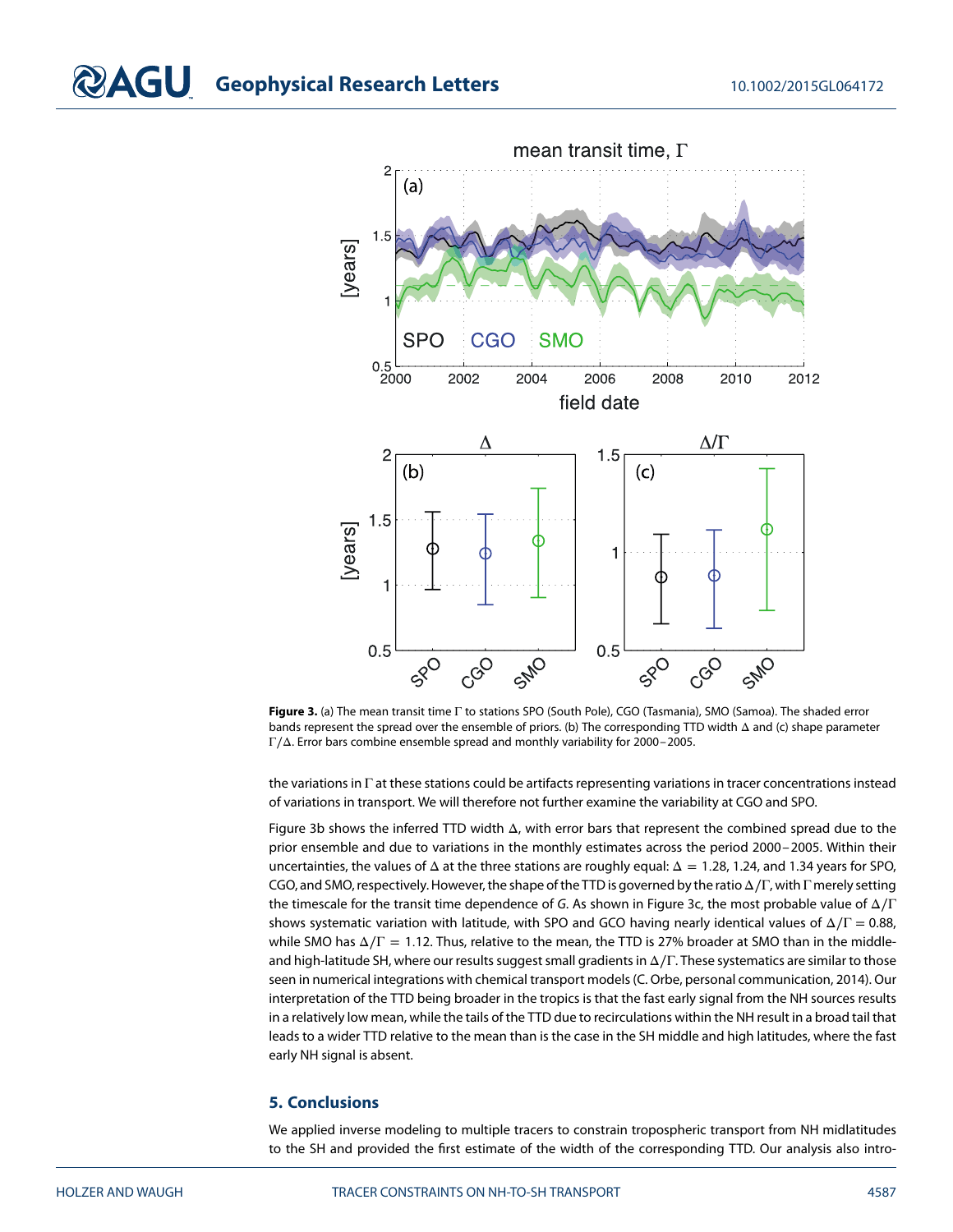duces a path-dependent lifetime  $\tau^c(\mathbf{r})$  that parameterizes the integrated loss during transport to **r**. Our central conclusions are as follows:

- 1. The mean transit time from the NH midlatitude surface increases from  $\Gamma$  ~1.1 years at Samoa to  $\Gamma$  ~1.4 years at the South Pole as expected, but with only small differences between Tasmania and the South Pole, suggesting weak gradients in Γ from middle to high southern latitudes. At Samoa, Γ displays strong seasonality consistent with the annual cycle of the Hadley-Walker circulation, while seasonality is suppressed at higher latitudes.
- 2. The width  $\Delta$  of the TTD varies much less with latitude than Γ so that the TTD shape parameter  $\Delta/\Gamma$  varies primarily with 1∕Γ, being about 27% larger at Samoa than at Tasmania and the South Pole. Relative to the mean, the TTD is hence broader at Samoa than at high southern latitudes, likely due to slow recirculations imparting long tails to a TTD with an early peak due to fast transport from the NH that is absent at high southern latitudes.
- 3. The path-dependent lifetimes  $\tau^c(\bf{r})$  generally differ from the corresponding global lifetimes,  $\bar{\tau}$ . The  $\tau^c(\bf{r})$ depend subtly on how long the tracer spends in key loss regions on its way to point **r**. For HFC-152a with a tropical lifetime short compared to the large-scale transport times,  $\tau^c$ (**r**) is ∼40% shorter than  $\bar{\tau}$  throughout the SH. For CFC replacements with global lifetimes on the order of a decade, we find that  $\tau^c(\mathbf{r})$  varies systematically with mean transit time Γ(**r**), with longer Γ(**r**) corresponding to longer <sup>c</sup>(**r**).

We acknowledge several sources of uncertainty that warrant further research. Representing the NH midlatitude concentrations by a three-station average ignores potentially important spatial gradients within the source region and likely does not represent the full time dependence of the source region concentrations. This limits our ability to extract transport information from the seasonal and interannual variations of the measured SH concentrations, as evidenced by our substantial ensemble spreads. Also, our parameterization of chemical loss as exponential decay with transit time relative to a time-averaged lifetime  $\tau^c$  is an oversimplification for short lifetimes whose limitations need to be examined further in future theoretical studies.

Future work will extend our analysis to additional trace gas measurements from the "Advanced Global Atmospheric Gases Experiment" (AGAGE) surface network and from recent aircraft campaigns (e.g., High-performance Instrumented Airborne Platform for Environmental Research Pole-to-Pole Observations (HIPPO) [Wofsy, [2011\]](#page-8-4)). This will further constrain tropospheric transport and provide valuable metrics, such as the path-dependent lifetimes and the mean and width of the TTD throughout the troposphere, against which to validate global atmosphere-chemistry models. A strength of the empirical approach to lifetimes adopted here is that it allows us to formulate a relatively straightforward inverse problem for the interhemispheric TTD using only available observations without any additional modeling. Future estimates of the path-dependent lifetimes for a number of tracers and locations within the troposphere will provide direct observation-based constraints on the OH distribution of the troposphere.

#### **References**

- <span id="page-7-11"></span>Bowman, K. P., and T. Erukhimova (2004), Comparison of global-scale Lagrangian transport properties of the NCEP reanalysis and CCM3, J. Clim., 17, 1135–1146.
- <span id="page-7-3"></span>Engel, A., et al. (2013), SPARC 2013, chapter 4: Inferred lifetimes from observed trace-gas distributions, Tech. Rep. 6, WCRP-15/2013, World Clim. Res. Programme, Zurich, Switzerland.
- <span id="page-7-2"></span>Fortems-Cheiney, A., F. Chevallier, M. Saunois, I. Pison, P. Bousquet, C. Cressot, H. J. Wang, Y. Yokouchi, and F. Artuso (2013), HCFC-22 emissions at global and regional scales between 1995 and 2010: Trends and variability, J. Geophys. Res. Atmos., 118, 7379-7388, doi[:10.1002/jgrd.50544.](http://dx.doi.org/10.1002/jgrd.50544)
- <span id="page-7-10"></span><span id="page-7-8"></span>Holzer, M. (1999), Analysis of passive tracer transport as modeled by an atmospheric general circulation model, J. Clim., 12, 1659–1684. Holzer, M. (2009), The path density of interhemispheric surface-to-surface transport: Part II. Transport through the troposphere and stratosphere diagnosed from NCEP data, J. Atmos. Sci., 66, 2172–2189, doi[:10.1175/2009JAS2895.1.](http://dx.doi.org/10.1175/2009JAS2895.1)

<span id="page-7-6"></span><span id="page-7-5"></span>Holzer, M., and T. M. Hall (2000), Transit-time and tracer-age distributions in geophysical flows, J. Atmos. Sci., 57, 3539–3558.

<span id="page-7-7"></span>Holzer, M., F. W. Primeau, W. M. Smethie Jr., and S. Khatiwala (2010), Where and how long ago was water in the western North Atlantic ventilated? Maximum-entropy inversions of bottle data from WOCE line A20, J. Geophys. Res., 115, C07005, doi[:10.1029/2009JC005750.](http://dx.doi.org/10.1029/2009JC005750) Ko, M., P. Newman, S. Reimann, and S. Strahan (2013), SPARC 2013: Report on lifetimes of stratospheric ozone-depleting substances, their

<span id="page-7-4"></span><span id="page-7-1"></span>replacements, and related species, Tech. Rep. 6, WCRP-15/2013. World Clim. Res. Programme, Zurich, Switzerland. Lawrence, M. G., P. Jöckel, and R. von Kuhlmann (2001), What does the global mean OH concentration tell us?Atmos. Chem. Phys., 1, 37–49. Montzka, S. A., B. D. Hall, and J. W. Elkins (2009), Accelerated increases observed for hydrochlorofluorocarbons since 2004 in the global atmosphere, J. Geophys. Res., 36, L03804, doi[:10.1029/2008GL036475.](http://dx.doi.org/10.1029/2008GL036475)

<span id="page-7-0"></span>Naik, V., A. K. Jain, K. O. Patten, and D. J. Wuebbles (2000), Consistent sets of atmospheric lifetimes and radiative forcings on climate for CFC replacements: HCFCs and HFCs, J. Geophys. Res., 105(D5), 6903–6914.

<span id="page-7-9"></span>Patra, P. K., et al. (2011), Transcom model simulations of CH4 and related species: Linking transport, surface flux and chemical loss with CH4 variability in the troposphere and lower stratosphere, Atmos. Chem. Phys., 11, 12,813–12,837, doi[:10.5194/acp-11-12813-2011.](http://dx.doi.org/10.5194/acp-11-12813-2011)

#### **Acknowledgments**

This work was supported by grants ARC DP120100674 (M.H.), NSF AGS-1402931 (M.H.), NSF AGS-1403676 (D.W.), and NASA NNX14AP58G (D.W.). We thank Steven Montzka for helpful discussions regarding the HATS data. All data used are available at [http://www.esrl.noaa.gov/gmd/](http://www.esrl.noaa.gov/gmd/hats/data.html) [hats/data.html.](http://www.esrl.noaa.gov/gmd/hats/data.html)

The Editor thanks two anonymous reviewers for their assistance in evaluating this paper.